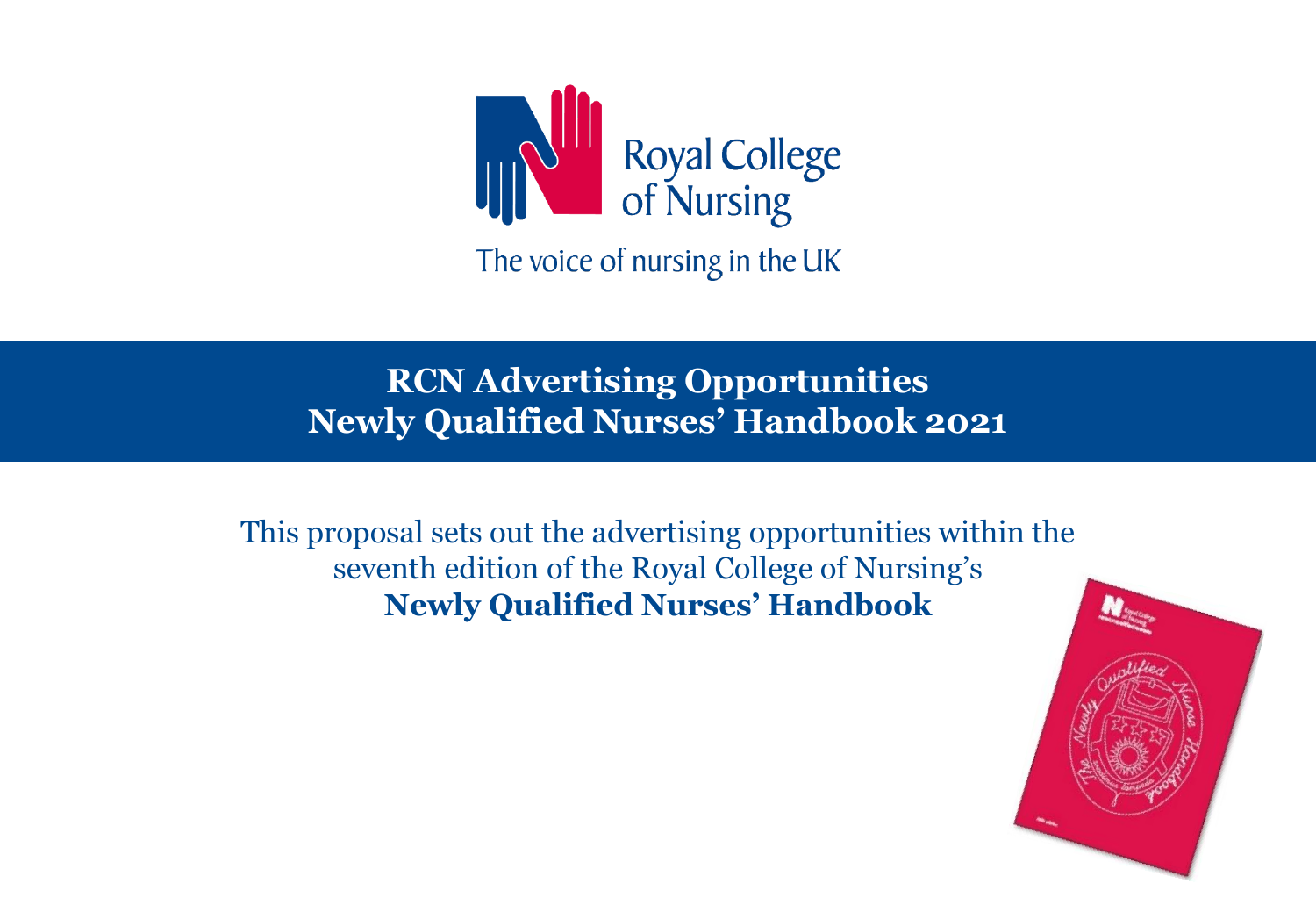

## **About us**

- The Royal College of Nursing is a membership organisation of more than **450,000** registered nurses, midwives, nursing support workers and nursing students. We are both a professional body, carrying out work on nursing standards, education and practice, and a trade union.
- At the RCN we represent, support, influence, develop and maintain our members.







2,000 workplace **representatives** 



12 **regional locations**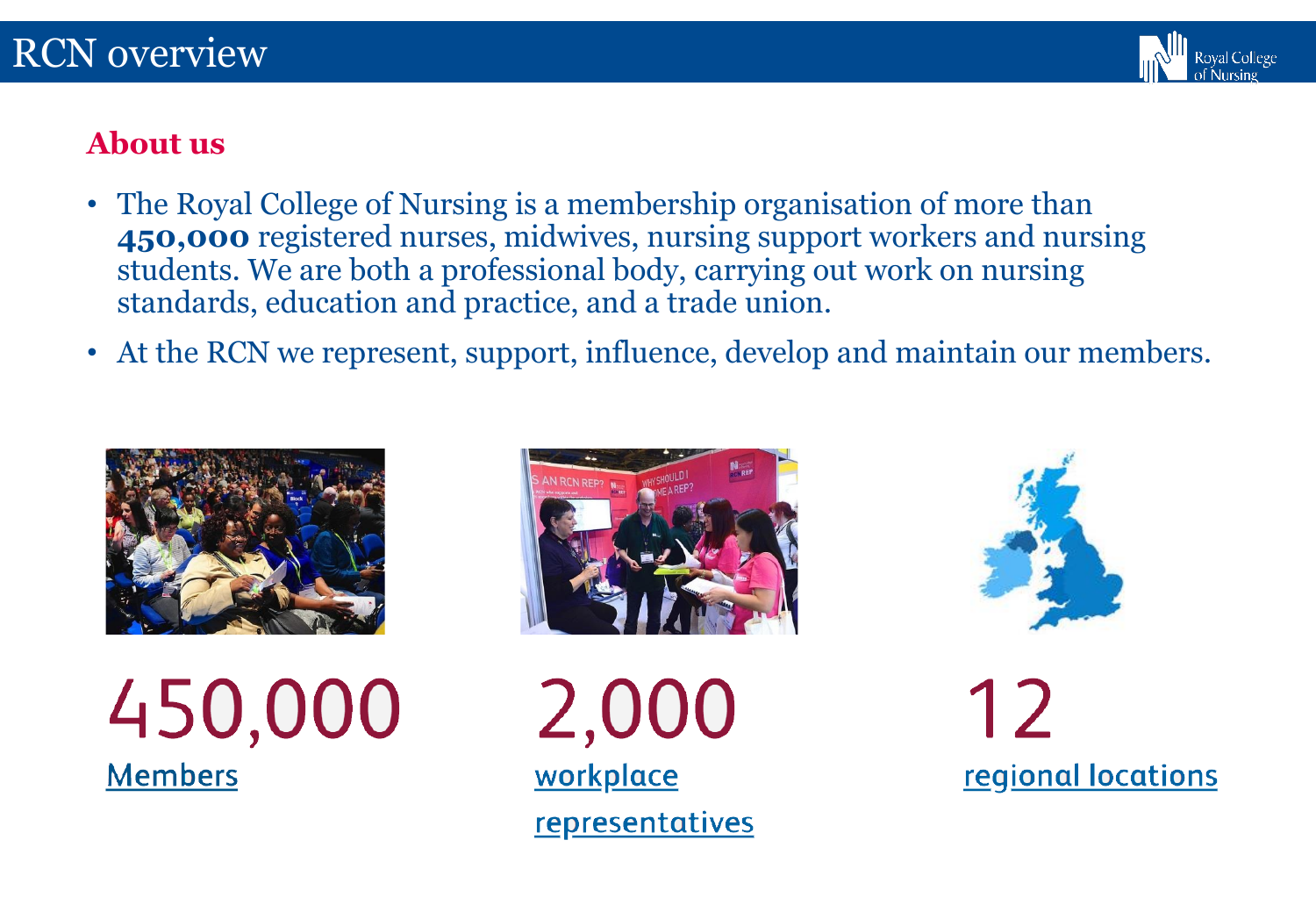# Newly Qualified Nurses' Handbook advert



### **What?**

Each year, **up to 12,000 copies** of the Newly Qualified Nurses' handbook are disseminated free of charge to nurses and midwives who remain in RCN membership and new members who join after qualifying and receiving their NMC pins.

**Royal College** 

# **Key objectives of the handbook**

- Motivate newly qualified nurses and midwives
- Support nurses and midwives entering the job market

• Increase the RCN's engagement with its newly qualified nurse and midwifery members

# **Opportunity**

Advertise within this A5 spiral bound handbook and engage with newly registered nurses and midwives.

Build brand awareness, showcase Preceptorship programmes and the services you have to support nurses and midwives during this challenging and sometimes uncertain period of their careers.

# **When?**

The Newly Qualified Nurses' handbook will be disseminated **from April 2021 via post or electronically** to RCN members upon their **graduation.** Many new members who join the RCN as registered nurses also receive a copy.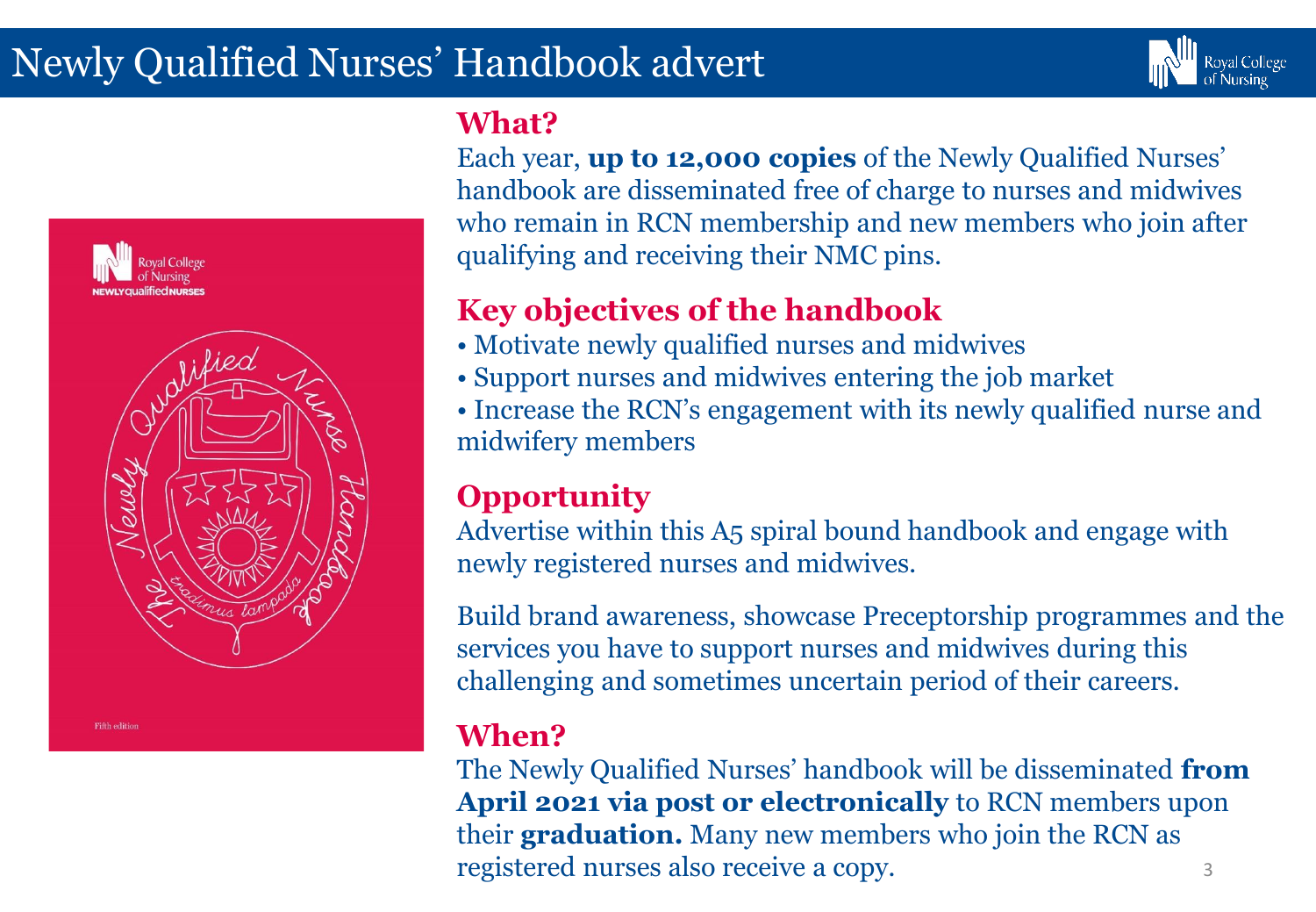# Newly Qualified Nurses' Handbook advert







# **Advertising opportunities**

Within the handbook there are 8 designated advertising spaces.

- **Inside Front Cover − Premium** advert **★**
- **Chapter One** The foundations of good practice
- **Chapter Two**  Preceptorship
- **Chapter Three**  Finding a balance
- **Chapter Four**  Regulatory, employment & legal issues
- **Chapter Five**  Get involved
- **Index**
- **Inside Back Cover − Premium** advert  $\star$

Adverts will be allocated on a **first come, first served basis**. Please contact us as soon as possible to secure your preferred space.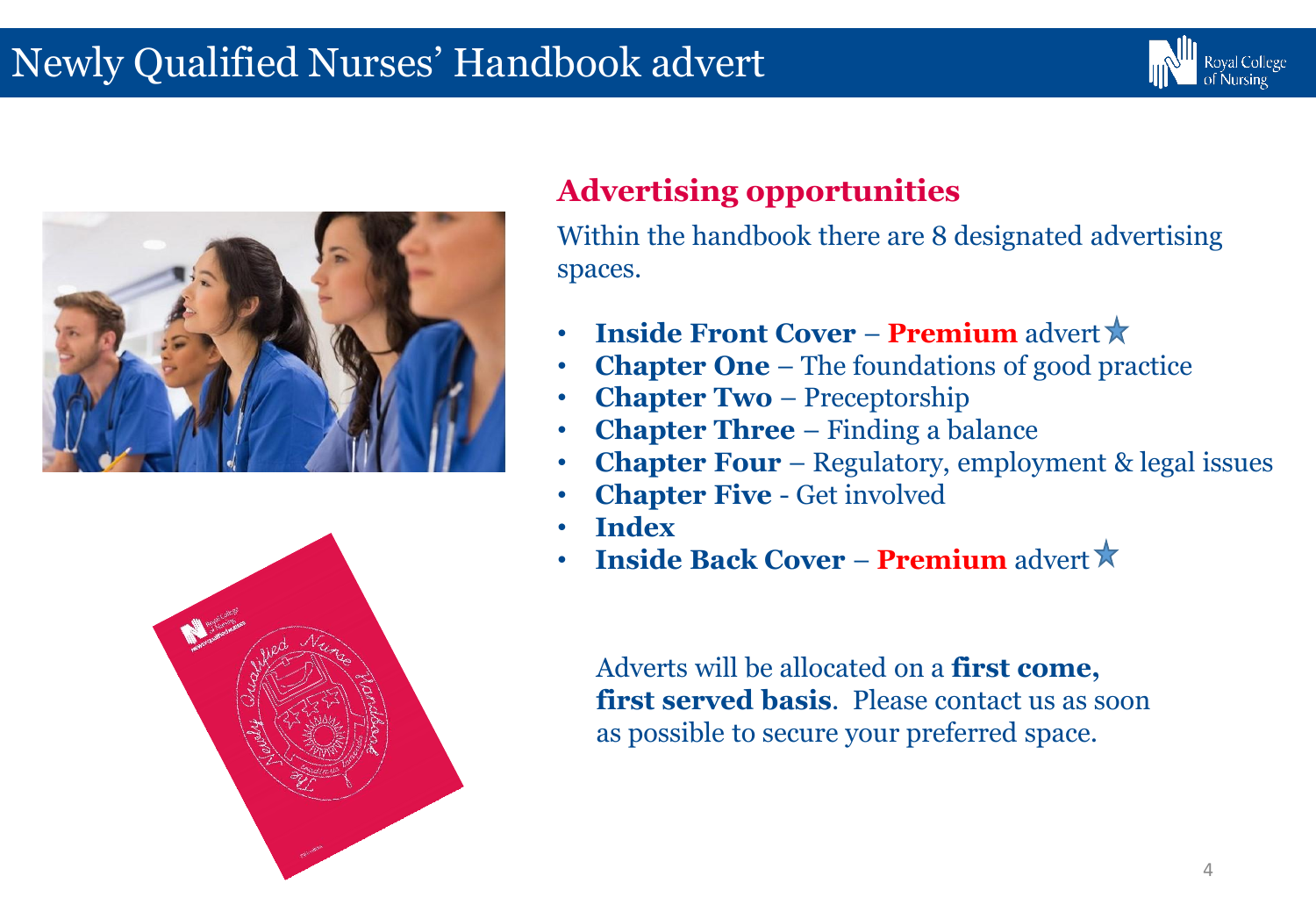# Newly Qualified Nurses' Handbook content





Appraisal

Glossary of terms

#### **INSIDE FRONT COVER – Premium position**

#### **1: THE FOUNDATIONS OF GOOD PRACTICE**

The Nursing and Midwifery Council (NMC) The RCN Principles of Nursing Practice Clinical judgement and decision making Standards and guidance Escalating concerns Duty of candour Accountability, responsibility and Delegation Leadership and followership Continuing professional development

### **3: FINDING A BALANCE**

Taking care of yourself Self-care and compassion What is stress? Recognising stress Top tips When things get tough Taking action Bullying

#### **4: REGULATORY, EMPLOYMENT & LEGAL ISSUES**

The NMC register **Contracts** Payslips Agency and bank work RCN support in the workplace Finances after graduating RCN legal support

**2: PRECEPTORSHIP** Overview of preceptorship

#### **5: GET INVOLVED**

Forums and networks RCN branches RCN representatives RCN Congress RCN campaigns RCN conferences, events, courses and magazines

#### **INDEX INSIDE BACK COVER – Premium position**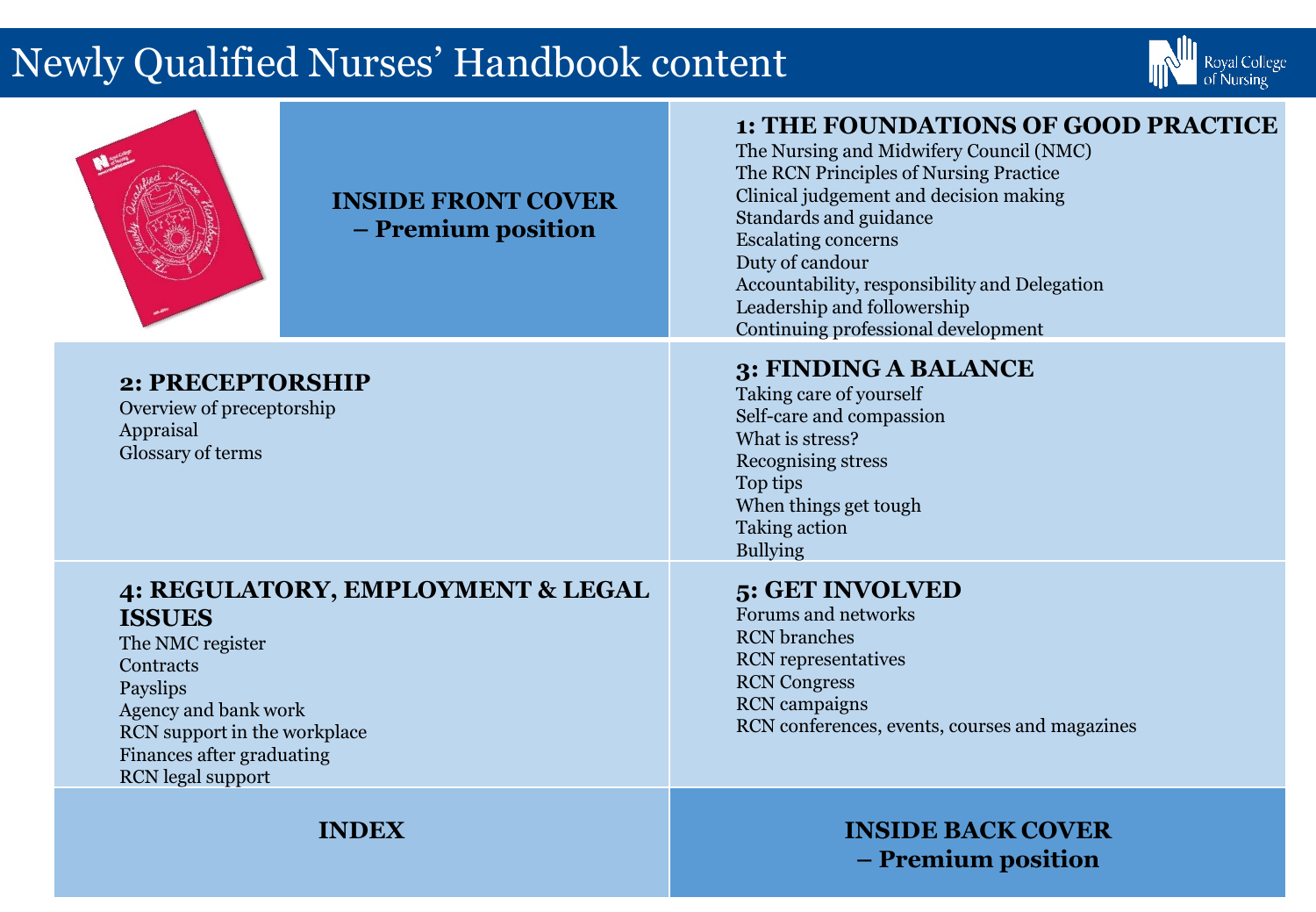# RCN Website Advertisement



# **Print + web advertising package**

• Also available is an advertising package, at a discounted rate, comprising a full page A5 print advert in the handbook **plus** a leaderboard web advert\* on the high-traffic professional development RCN webpages.



\*Full details, including specification, available on request



**Each month the RCN website secures:** 

**Over 1 million** page views across the site

**Over 400,000** 

unique users

**Over 75,000** homepage page views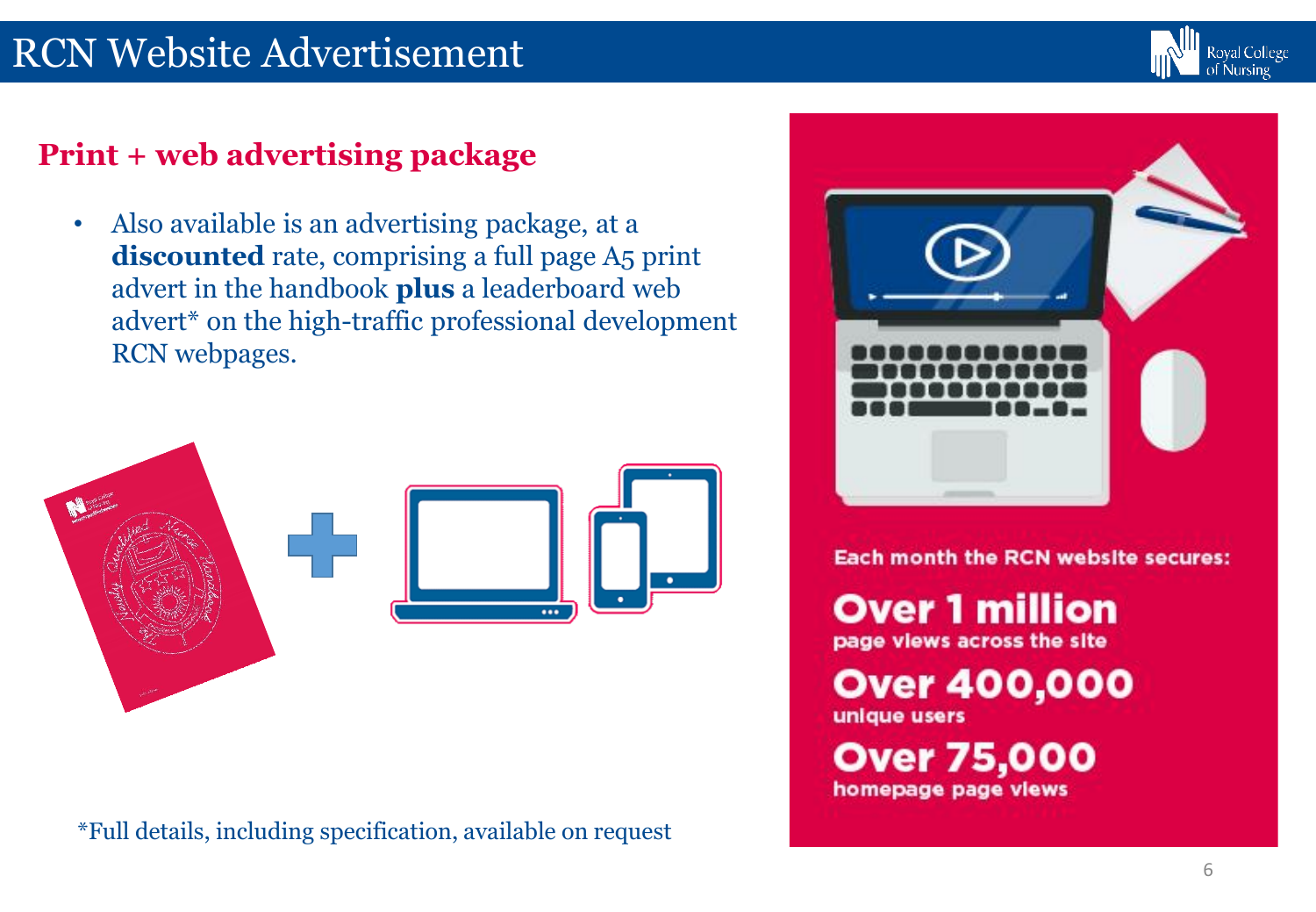

# **Handbook advert specification**

### **Full page (A5)**

Bleed: 216mm deep x 154mm wide Trim: 210mm deep x 148mm wide Type area: 174mm deep x 112mm wide

Provide as a High Resolution PDF Include bleed and crop markings Portrait adverts are recommended

**Final artwork** 

**Friday 5 March 2021**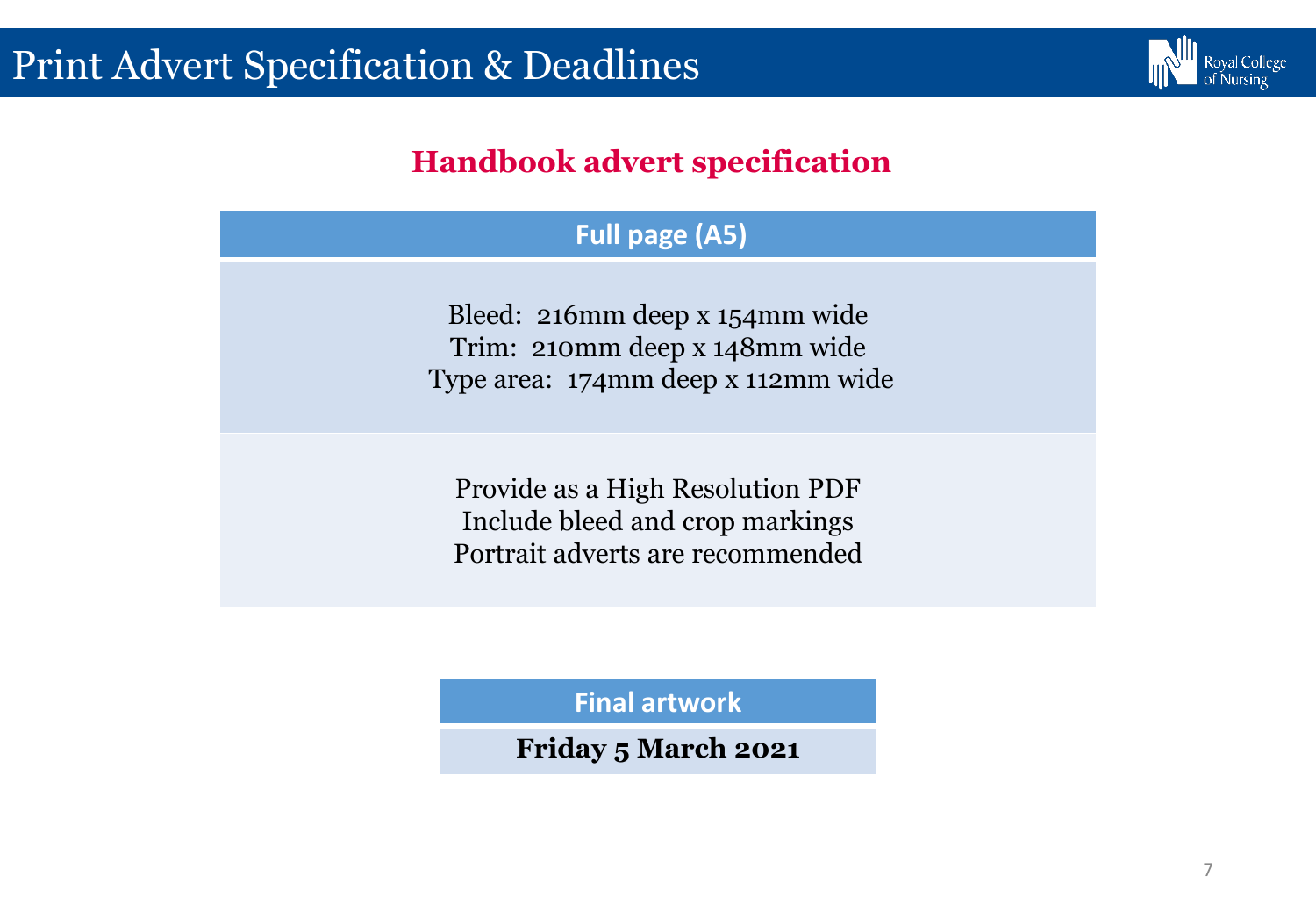



| <b>Newly Qualified Nurses' Handbook Activity</b>                                                                                                                                                                     | <b>Cost</b> |
|----------------------------------------------------------------------------------------------------------------------------------------------------------------------------------------------------------------------|-------------|
| Standard print advertisement $-$ A5 full page                                                                                                                                                                        | £2,200      |
| Premium print advertisement $-$ A <sub>5</sub> full page                                                                                                                                                             | £3,000      |
| Newly Qualified Nurses' Handbook Activity – Print + Web Package                                                                                                                                                      |             |
| <b>RCN</b> Advertising Package 1:<br>1 x standard print advertisement in NQN Handbook – A5 full page<br>$\bullet$<br>1 x web advertisement (Leaderboard) on RCN homepage for 1 month<br>٠                            | £3,500      |
| <b>RCN</b> Advertising Package 2:<br>$\frac{1}{1}$ x premium print advertisement in NQN Handbook – A5 full page<br>$\bullet$<br>1 x web advertisement (Leaderboard) on RCN homepage for <b>3 months</b><br>$\bullet$ | £6,000      |